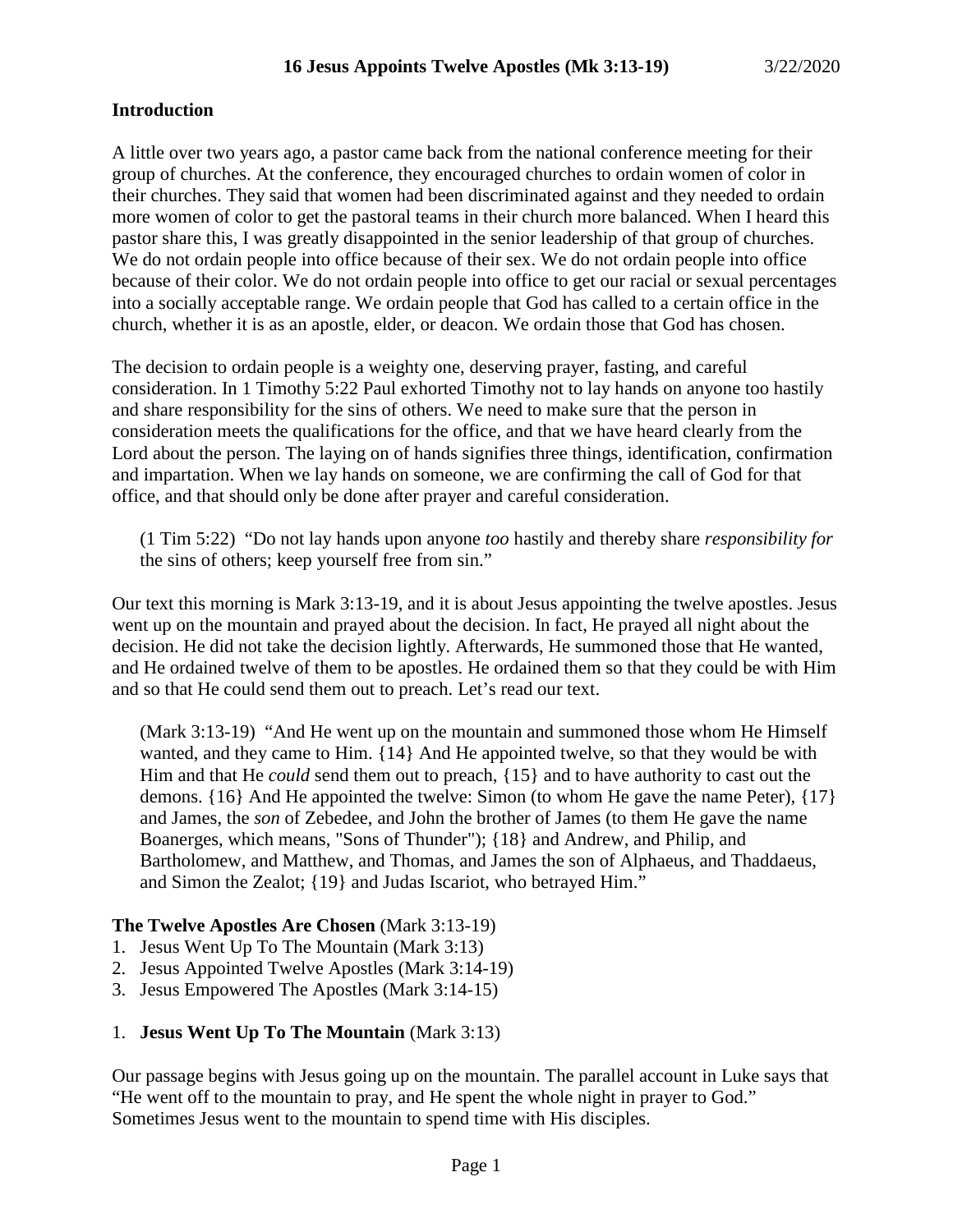(Mark 3:13) "And He went up on the mountain and summoned those whom He Himself wanted, and they came to Him."

(Luke 6:12) "It was at this time that He went off to the mountain to pray, and He spent the whole night in prayer to God."

In Luke 9:28-29, Jesus took Peter and John with Him to the mountain to pray. That is where they saw Jesus transfigured. But, the majority of times that we find Jesus going to the mountain, He went to pray, and pray alone. I believe that Jesus had a couple of favorite places to pray. He liked to pray in the Garden of Gethsemane and He liked to pray on the mountain.

In Matthew 14:23, Jesus had just finished ministering to the crowds (and feeding the five thousand), and He went up on the mountain by Himself to pray. (See Mark 6:46.) We are called to pray corporately. The early church was devoted to prayer and prayed corporately. But, each of us are called to a life of prayer. Our prayer life should resemble an iceberg. Our corporate prayer, what is seen in public, should be like an iceberg. The part of the iceberg that is seen is nothing compared to what is below the surface. The bulk of the iceberg is hidden below the water. The bulk of our prayers need to be hidden.

(Matt 14:23) "After He had sent the crowds away, He went up on the mountain by Himself to pray; and when it was evening, He was there alone."

On the sermon on the mount, Jesus warned against praying to be seen by men. He taught that we need to go into our inner rooms, close the doors, and pray to our Father who is in secret. The bulk of our prayers need to be in our inner rooms. We need to pray corporately, but it should be the tip of the iceberg.

(Matt 6:5-6) "When you pray, you are not to be like the hypocrites; for they love to stand and pray in the synagogues and on the street corners so that they may be seen by men. Truly I say to you, they have their reward in full. {6} "But you, when you pray, go into your inner room, close your door and pray to your Father who is in secret, and your Father who sees *what is done* in secret will reward you.

What was Jesus praying about? Our passage is about appointing the twelve apostles, so Jesus was praying about who to appoint as His apostles. There were many other disciples and Jesus was praying about which men were to be appointed as apostles. When it comes time to raise up leaders, and the apostles were going to be the ones that led the church, we need to hear from the Father. In John 5:19, Jesus said that He could do nothing of Himself, unless it was something He saw the Father doing. He did nothing on His own initiative, because He only did the will of the Father. Jesus went to the mountain to hear from the Father. When it comes time to appoint leaders, we need to pray and hear from our Father. "Father, who do You want to raise up? Father, what is Your timing for raising up this person(s)? We need to hear from the Father.

(John 5:19, 30) "Therefore Jesus answered and was saying to them, "Truly, truly, I say to you, the Son can do nothing of Himself, unless *it is* something He sees the Father doing; for whatever the Father does, these things the Son also does in like manner.... {30} I can do nothing on My own initiative. As I hear, I judge; and My judgment is just, because I do not seek My own will, but the will of Him who sent Me."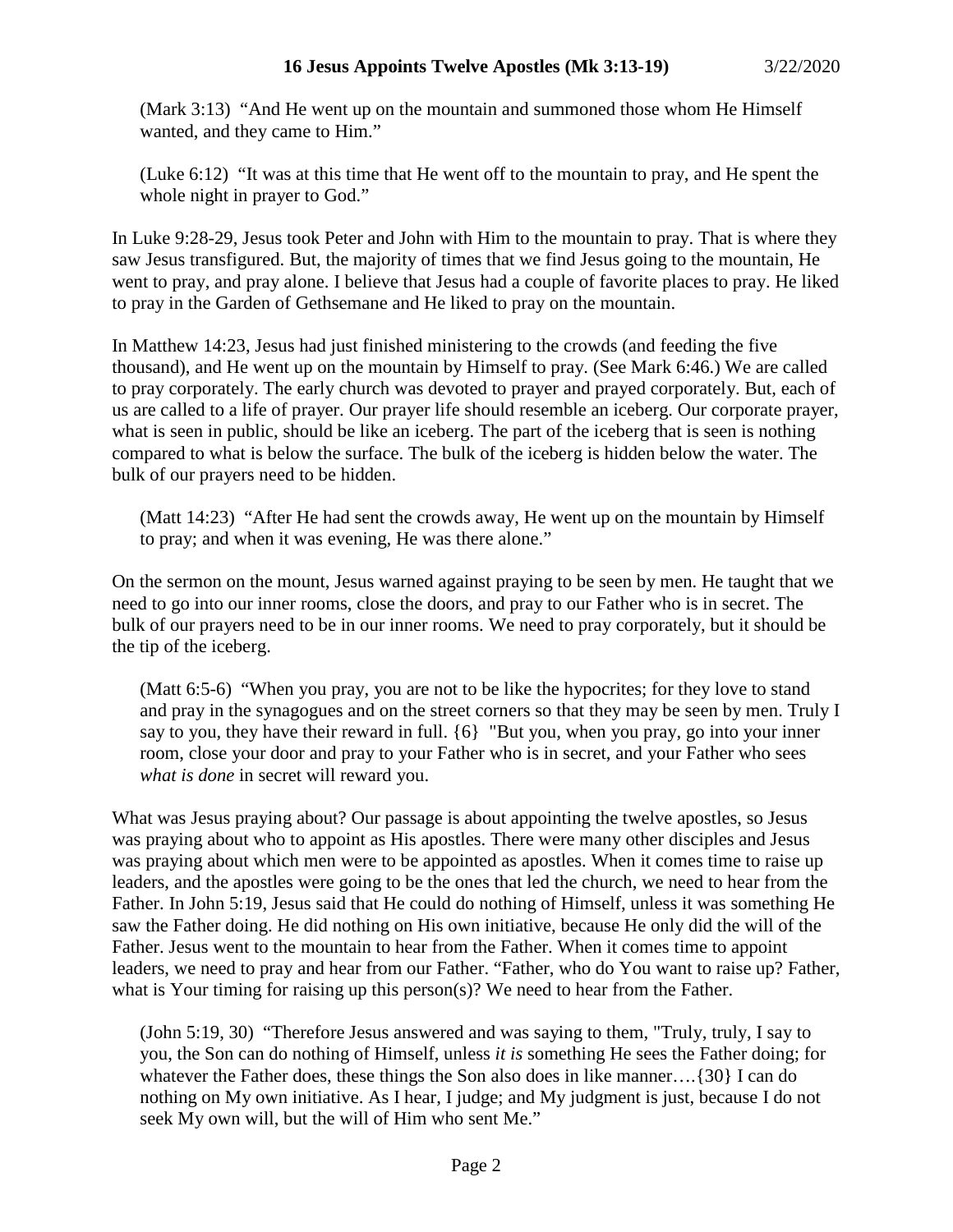The early church understood this. In Acts 13:1-4, the leaders in the church at Antioch were ministering to the Lord and fasting and the Holy Spirit told them to set apart Barnabas and Paul for the work He was calling them to do. What was that work? They were being called to the office of apostle. From here on, Paul and Barnabas are referred to as apostles. They heard from the Father and before laying hands on someone, we need to hear from the Father.

(Acts 13:1-4) "Now there were at Antioch, in the church that was *there,* prophets and teachers: Barnabas, and Simeon who was called Niger, and Lucius of Cyrene, and Manaen who had been brought up with Herod the tetrarch, and Saul. {2} While they were ministering to the Lord and fasting, the Holy Spirit said, "Set apart for Me Barnabas and Saul for the work to which I have called them." {3} Then, when they had fasted and prayed and laid their hands on them, they sent them away. {4} So, being sent out by the Holy Spirit, they went down to Seleucia and from there they sailed to Cyprus."

In Acts 14:23, Paul and Barnabas appointed elders in all the churches that they planted. What was their method of raising up elders? They prayed and fasted about these decisions. Only after praying and fasting, they appointed elders in every church. They heard from the Father about who He was raising up to lead these churches.

(Acts 14:23) "When they had appointed elders for them in every church, having prayed with fasting, they commended them to the Lord in whom they had believed."

In Acts 20:28, Paul had been meeting with the Ephesian elders at Miletus. He exhorts them to be on guard for themselves and for the flock. Pastors need to be men of prayer, who pray over the flock. It is not just feeding the flock on Sunday mornings. They need to be praying for the flock on Monday and Tuesday morning. Notice that Paul tells these elders that the Holy Spirit had made them overseers. Paul had heard from the Father before He ordained them as elders.

(Acts 20:28) "Be on guard for yourselves and for all the flock, among which the Holy Spirit has made you overseers, to shepherd the church of God which He purchased with His own blood."

# 2. **Jesus Appointed Twelve Apostles** (Mark 3:14-19)

Jesus went up to the mountain, and He prayed over this decision all night. Once He had prayed and heard from the Father, He summoned those whom He Himself wanted, and they came to Him. Then, Jesus appointed twelve of them.

(Mark 3:13-14a) "And He went up on the mountain and summoned those whom He Himself wanted, and they came to Him. {14} And He appointed twelve…"

I want to go back to Luke's account to pick up a couple of details. In Mark's account it looks like Jesus summoned the twelve, but in Luke's account, Jesus called His disciples and chose twelve of them. Jesus had more disciples than just the twelve that He chose as apostles. The second thing that I want to point out is that Mark does not mention the word apostle, where Luke tells us that Jesus named these twelve as apostles.

(Luke 6:13) "And when day came, He called His disciples to Him and chose twelve of them, whom He also named as apostles:"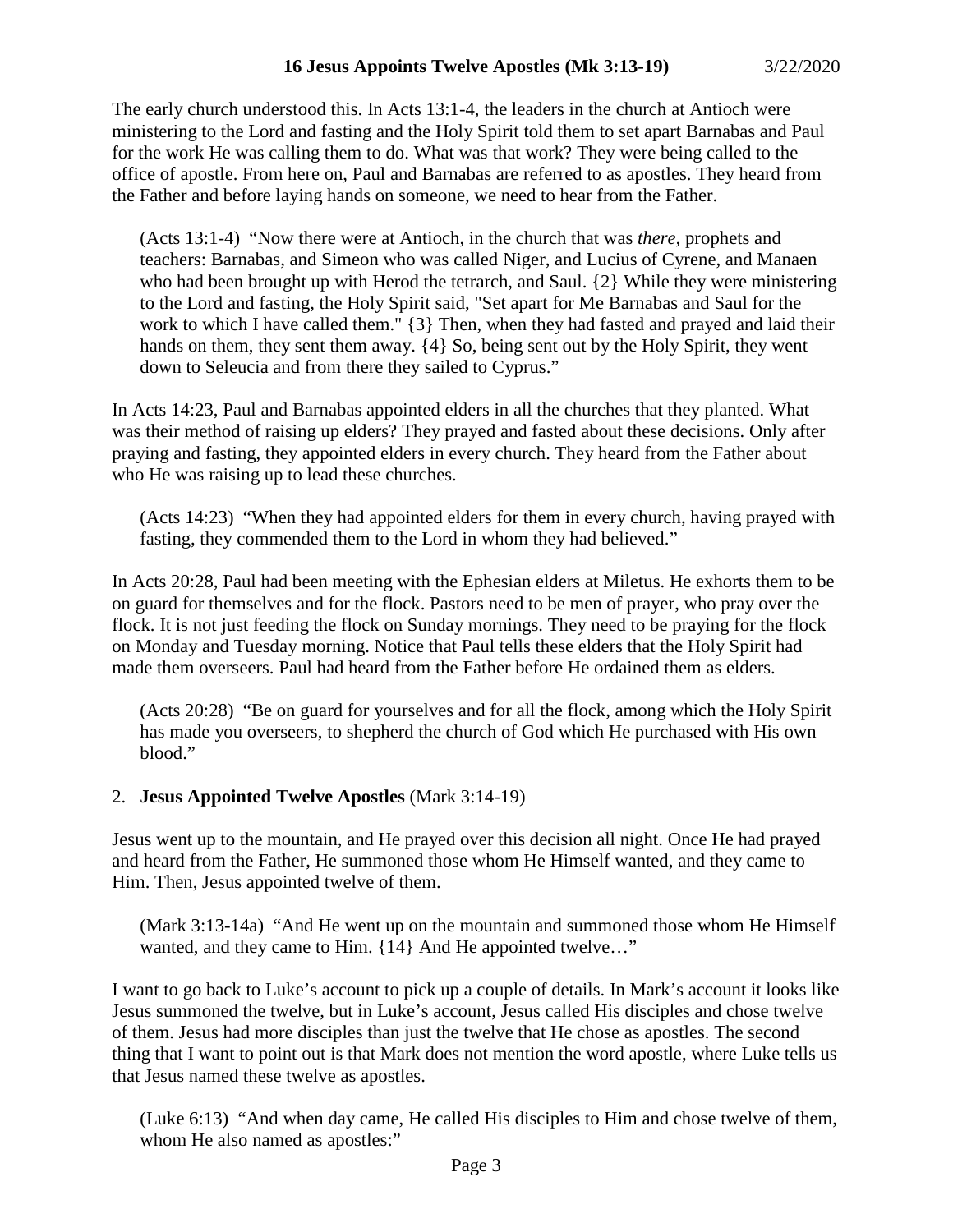There is a lot of misunderstanding about apostles, so I want to take a few minutes to talk about apostles. Jesus appointed these twelve as apostles, so it is good for us to know what the office of apostle is all about. First, the word apostle comes from the Greek word apostolos (Strong's G652), which comes from two Greek words, apo +stello. Apo means apart and stello means set apart. Compounded together, it means one that is sent out. A good example of this is found in Acts 13, where Barnabas and Paul are ordained as apostles. The Holy Spirit said to set apart for Me Barnabas and Paul, and after laying hands on them, they sent them away. They were sent out by the Holy Spirit. From there on, Barnabas and Paul were referred to as apostles.

(Acts 13:2-4) "While they were ministering to the Lord and fasting, the Holy Spirit said, "Set apart for Me Barnabas and Saul for the work to which I have called them." {3} Then, when they had fasted and prayed and laid their hands on them, they sent them away. {4} So, being sent out by the Holy Spirit, they went down to Seleucia and from there they sailed to Cyprus."

Luke mentions that they are apostles, but does not say much about what these apostles were called to do. Mark tells us that these twelve were going to be with Jesus, that He was going to send them out to preach, and to have authority to cast out demons. That is not all that apostles do, but that is three specific things that these twelve apostles were going to do.

(Mark 3:13-15) "And He went up on the mountain and summoned those whom He Himself wanted, and they came to Him. {14} And He appointed twelve, so that they would be with Him and that He *could* send them out to preach, {15} and to have authority to cast out the demons."

In Acts 1:1-3, after Jesus had risen from the dead, Luke tells us that Jesus gave orders to the apostles He had chosen. He presented Himself alive to them, appearing to them over a period of forty days. This confirms what Mark and Luke said about why Jesus called these apostles. He wanted witnesses of His ministry and His resurrection.

(Acts 1:1-3) "The first account I composed, Theophilus, about all that Jesus began to do and teach, {2} until the day when He was taken up *to heaven,* after He had by the Holy Spirit given orders to the apostles whom He had chosen. {3} To these He also presented Himself alive after His suffering, by many convincing proofs, appearing to them over *a period of* forty days and speaking of the things concerning the kingdom of God.

In Acts 1:15-26, Peter stood up and said that they needed to appoint another man to take Judas' office (Psalm 109:8). Then, he gave the qualifications for the replacement apostle. He said, 1) that the man must have accompanied them all the time that the Lord Jesus went in and out among them, beginning with the baptism of John until the day that Jesus was taken up from us, 2) He must be a witness with them of His resurrection. There were two men that were put forward that met these qualifications, Barsabbas (Justus) and Matthias. They drew lots and prayed and the lot fell to Matthias, and he was added to the eleven remaining apostles.

(Acts 1:15-26) "At this time Peter stood up in the midst of the brethren (a gathering of about one hundred and twenty persons was there together), and said, {16} "Brethren, the Scripture had to be fulfilled, which the Holy Spirit foretold by the mouth of David concerning Judas, who became a guide to those who arrested Jesus.  $\{17\}$  "For he was counted among us and received his share in this ministry….{20} For it is written in the book of Psalms, 'Let His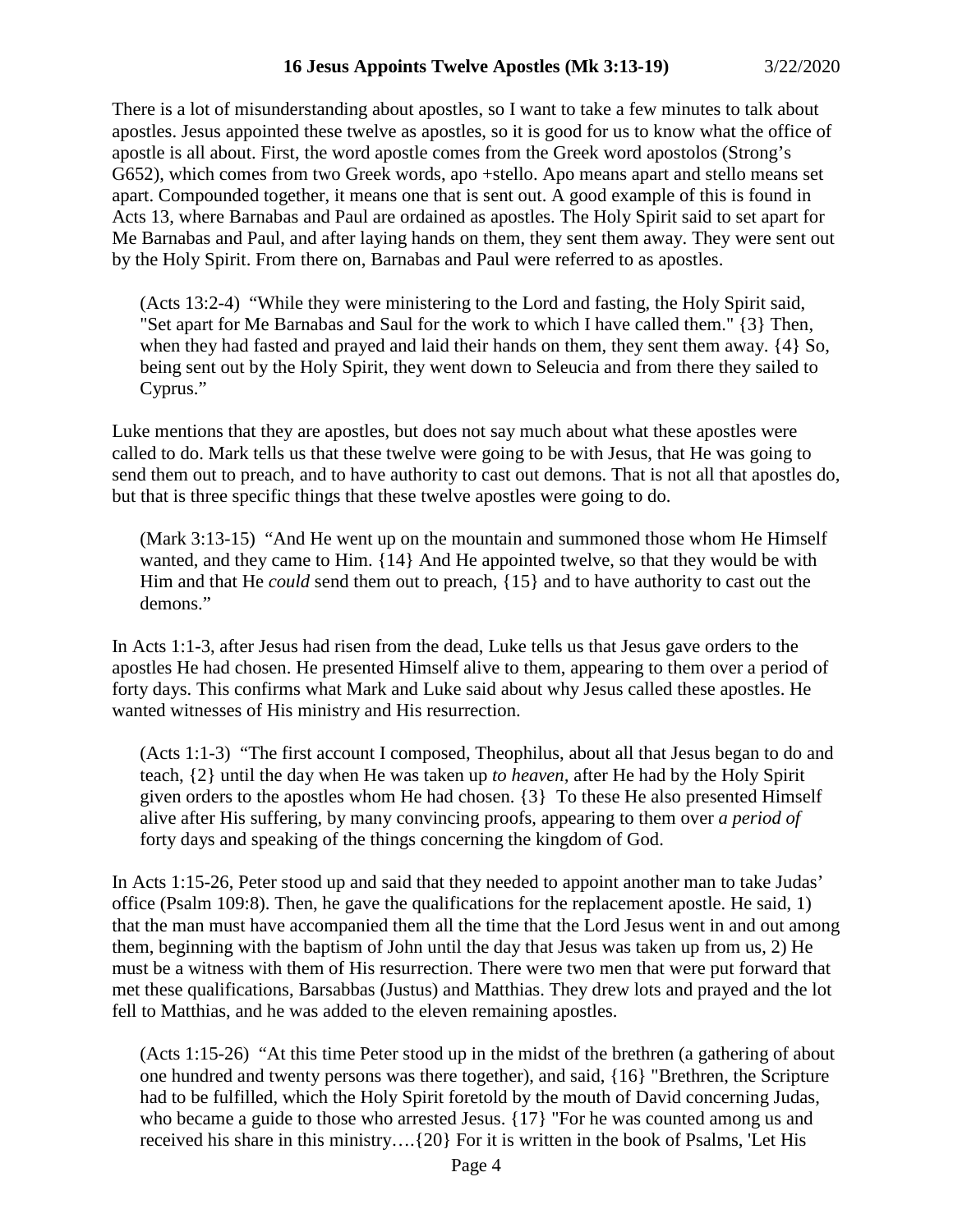homestead be made desolate, and let no one dwell in it; and, 'Let another man take his office.' {21} "Therefore it is necessary that of the men who have accompanied us all the time that the Lord Jesus went in and out among us— $\{22\}$  beginning with the baptism of John until the day that He was taken up from us—one of these *must* become a witness with us of His resurrection." {23} So they put forward two men, Joseph called Barsabbas (who was also called Justus), and Matthias. {24} And they prayed and said, "You, Lord, who know the hearts of all men, show which one of these two You have chosen {25} to occupy this ministry and apostleship from which Judas turned aside to go to his own place." {26} And they drew lots for them, and the lot fell to Matthias; and he was added to the eleven apostles."

Remember that when Jesus summoned the disciples, He chose twelve of them to be apostles. There were others that were there at that time, and that continued to be with Jesus and the twelve that were chosen to be apostles. When it came time to replace Judas, there were others to choose from. That is an important detail.

Another thing to remember is that Jesus chose these to be with Him. When Peter gives the requirements for this replacement, he said that the man must have been with them. The apostles were going to be witnesses of the life and ministry of Jesus, and they were going to be witnesses of His death and resurrection. There are two groups of apostles. These twelve who were going to be with Jesus were known as the apostles of the Lamb. Turn to Revelations 21:12-14. John describes the heavenly Jerusalem. It had a great and high wall, with twelve gates. At the gates were twelve angels and the gates had the names of the twelve tribes of Israel. There were three gates on the east, three on the north, three on the south, and three on the west. The wall of the city had twelve foundation stones, and on them were the twelve names of the apostles of the Lamb. These twelve apostles of the Lamb were chosen to be with Jesus and to be witnesses of His life and ministry, and of His resurrection from the dead. The apostles of the Lamb were the first type of apostle. Some people classify these apostles with a capital "A" and the next type of apostle with a small "a."

(Rev 21:12-14) "It had a great and high wall, with twelve gates, and at the gates twelve angels; and names *were* written on them, which are *the names* of the twelve tribes of the sons of Israel. {13} *There were* three gates on the east and three gates on the north and three gates on the south and three gates on the west. {14} And the wall of the city had twelve foundation stones, and on them *were* the twelve names of the twelve apostles of the Lamb."

I want to expose a couple of common errors about apostles. Many people say that there are no more apostles today they don't meet the qualifications in Acts 1, that you had to be with Jesus from the beginning and witness His resurrection. Those requirements only pertained to finding the replacement for Judas, and it was a replacement for an apostle of the Lamb. It has nothing to do with the requirements for other apostles.

We saw in Acts 13 that Barnabas and Paul were set apart to be apostles. In Acts 14:14, the scriptures say, "But when the apostles Barnabas and Paul heard of it…" I believe the scriptures to be correct. Paul and Barnabas were not with Jesus. Barnabas and Paul were not witnesses of His life and resurrection. They did not meet the requirements to be an apostle of the Lamb, but the scriptures still call them apostles.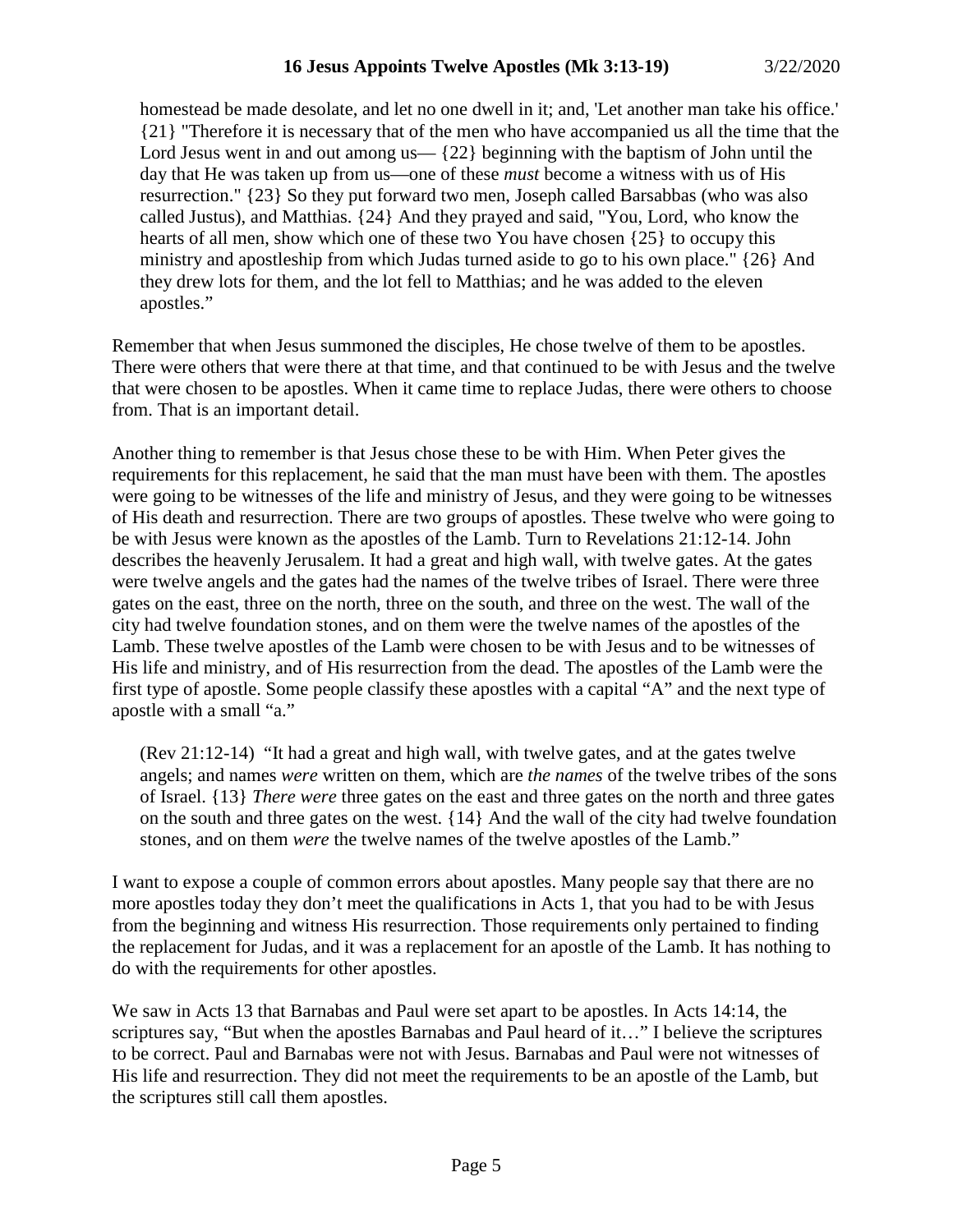Another error is to say that the purpose of the apostles was to write the scriptures. Most of the apostles of the Lamb did not write any of the books of the New Testament. That does not mean that they were not apostles or did not do their job. Jesus appointed these twelve to be with Him and to preach, and to cast out demons, and to be witnesses of His baptism, ministry, death, and resurrection. He did not appoint them to write the Scriptures. The Apostle Paul wrote at least thirteen of the books and he was not one of these twelve. Luke wrote Acts and the gospel of Luke and he was not one of them. John wrote five of the books, and that leaves just six books with eleven other apostles. While some of the apostles wrote some of the books, that was not the main purpose of apostles.

Another common error is that some say that Paul was the twelfth apostle and that Peter and the other apostles made a mistake by casting lots for Judas' replacement. There are nearly thirty people in the New Testament who are called apostles. I believe that the Scriptures are inerrant and that Paul, Barnabas, Apollos, Silas, Timothy, and many others are not mistakes in the Scriptures. They were apostles, but just not apostle of the Lamb. They were the second type of apostle.

Jesus said He called these twelve to be with Him and to preach. The Greek word for preach is kerusso (Strong's G2784). Kerusso means a herald, or public crier. In the context, it is a person who has a public speaking ministry in the church. There are people that can preach and there are others that don't feel gifted or called to preach. There are some knowledgeable people that are gifted teachers in a one-on-one setting, or a small group setting, but are very uncomfortable in a large group setting.

All of us are called to preach the gospel. But, when the scriptures tell us to preach the gospel, many times a different word is used. The word for preach the gospel is euaggelizo (Strong's G2097), which means someone who shares the good news. That does not mean that you have to preach from the pulpit; it simply means that you share the good news about Christ with others. All are called to euaggelizo (preach the gospel), but only certain people are called to kerusso (preach). Jim Elliff is working on a new book about these words. He believes that not all elders are called to kerusso. Not all elders have a public preaching ministry, and I believe he is quite correct. However, the apostles must be able to kerusso and euaggelizo, as both of those are part of what they are called to do.

We do not have time to look at all the things that apostles are called to do. So, I want to briefly mention the work of an apostle.

- a. Apostles preach the gospel. (Luke 9:2, Acts 2:14-41)
- b. Apostles plant new churches. (Acts 13-14, 2 Cor 10:13-16, 1 Thes 1:1, 2:9-11)
- c. Apostles lay proper foundations and establish churches. (Eph 2:20)
- d. Apostles set in order (ordain leaders) churches. (Acts 14:23, Titus 1:5)
- e. Apostles protect churches from false doctrine. (1 Tim 1:3-11, Eph 4:11-13, Acts 2:42)
- f. Apostles resolve controversies in the church and bring unity. (Acts 15:1-35, Eph 4:13)
- g. Apostles impart spiritual gifts to churches. (Rom 1:11)
- h. Apostles strengthen churches. (Acts 14:22, 15:36-41, Acts 16:4-5, 1 Thes 3:2)
- i. Apostles set examples for churches. (1 Thes 1:6, 2 Thes 3:7-9, 1 Cor 4:16, 1 Cor 11:1)
- j. Apostles mentor church leaders. (Acts 15:37, Acts 16:1-4, 1 Cor 4:14-17, 2 Tim 1:2, 2 Tim 2:1-2, Titus 1:4, 1 Thess 1:1)
- k. Apostles bring correction to churches. (1 Cor 4:18-5:13, 2 Cor 13:10, 3 John 1:9-10)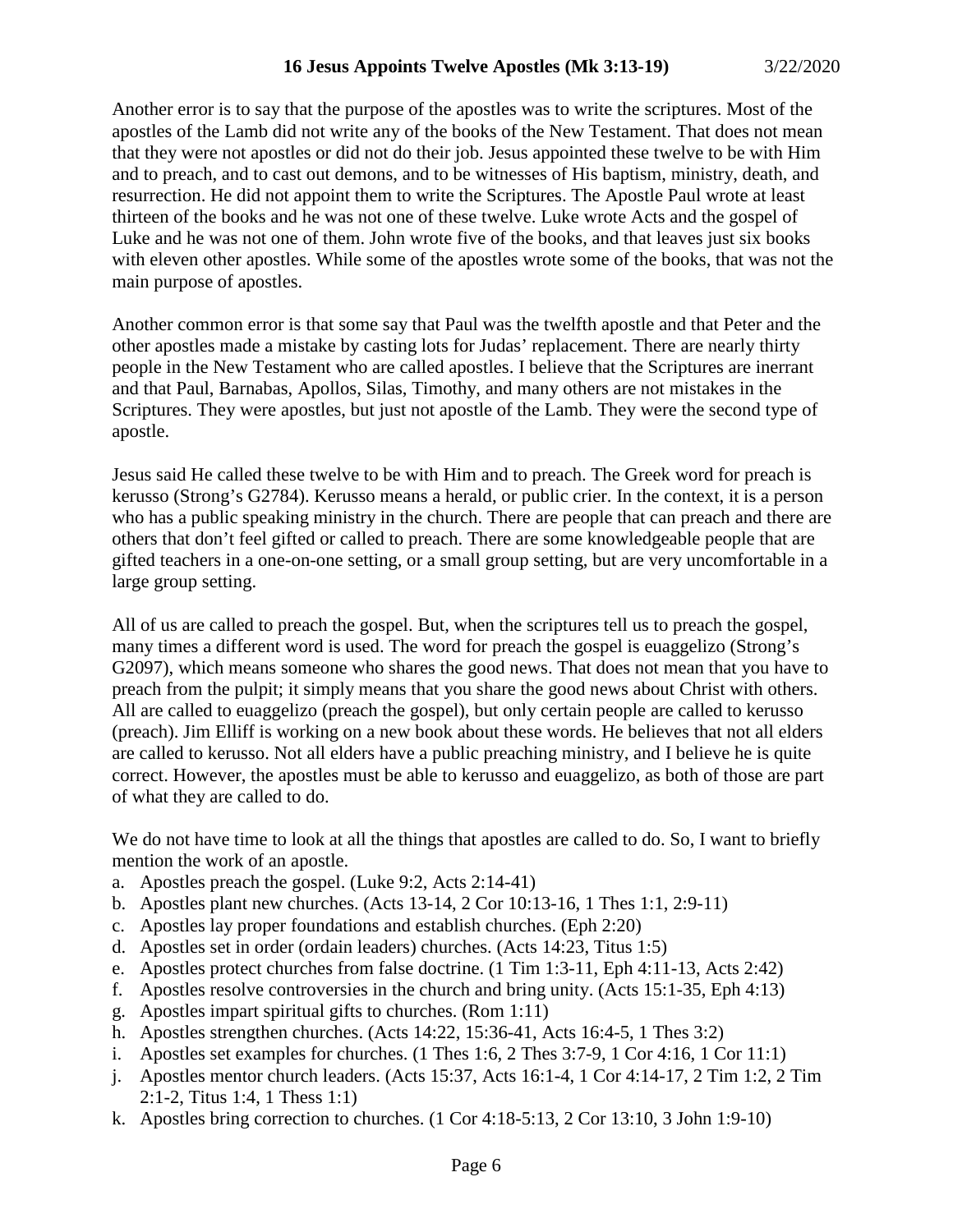- l. Apostles give oversight to churches. (1 Cor 16:1, 2 Cor 11:28, Titus 1:5, 1 Tim 1:3, 1 Thes 1:1-2, Col 1:3, 2 Thes 3:6, 14)
- m. Apostles equip the body for the work of service. (Eph 4:11-16)
- n. Apostles bring the body of Christ to maturity. (Eph 4:11-16)

Because of their work, God has appointed apostles first in the church. Paul wrote that God has appointed in the church, first apostles. The word first is protos (Strong's G4413), which means foremost (in time, place, order or importance). It is usually translated as first, but twice it is translated as chief. There is a reason that God has appointed apostles first. They are to preach the gospel, plant churches, lay foundations, establish churches, and bring the church to maturity.

(1 Cor 12:28) "And God has appointed in the church, first apostles, second prophets, third teachers, then miracles, then gifts of healings, helps, administrations, various kinds of tongues."

Jesus appointed these twelve to be the Apostles of the Lamb. They were to be with Him, preach the gospel, and cast out demons. But, there were many other things that Peter and the rest of the apostles were called to do. The gospel of Mark, which we are studying, was written by a man that Peter calls his "son." Peter probably preached the gospel to Mark. Peter also helped Barnabas in the mentoring of Mark. They raised him up to be a leader among the churches.

Who were the twelve apostles that Jesus appointed? We could probably spend a whole message on each of the twelve. I am just going to quickly go through them. The first mentioned is Peter. I believe he is mentioned first for a reason. He was the leader of these leaders, and oftentimes was the spokesman for the group. He told Jesus that he would never deny Him, and all the other apostles said the same thing. He did deny Jesus three times before the rooster crowed. He left the scene weeping, but God restored him and told him to feed His lambs. He was the one who preached the message at Pentecost. He was the first leader of the church at Jerusalem. Peter was martyred upside down in Rome, and his tomb is at the Vatican.

(Mark 3:16-20) "And He appointed the twelve: Simon (to whom He gave the name Peter), {17} and James, the *son* of Zebedee, and John the brother of James (to them He gave the name Boanerges, which means, "Sons of Thunder"); {18} and Andrew, and Philip, and Bartholomew, and Matthew, and Thomas, and James the son of Alphaeus, and Thaddaeus, and Simon the Zealot; {19} and Judas Iscariot, who betrayed Him. {20} And He came home, and the crowd gathered again, to such an extent that they could not even eat a meal."

Andrew, who was a disciple of John the Baptist, and found Christ. He went home and brought Peter to Jesus. In many places Andrew and Peter are mentioned together, but not in this passage. Andrew is mentioned fourth. Both Peter and Andrew were fishermen prior to being called. Andrew was martyred in Achaia.

James and John, the sons of Zebedee were mentioned next. Jesus called them the "Sons of Thunder." When I think of thunder, I think of power. I think these two were strong and powerful ministers of the gospel. James was the first apostle to be crucified. King Herod put him to death about 44AD. (See Acts 12:1-2.) Peter was in prison with him, and he was the next one that was going to be executed, but fervent prayer was being offered up by the church, and Peter was miraculously led out of prison.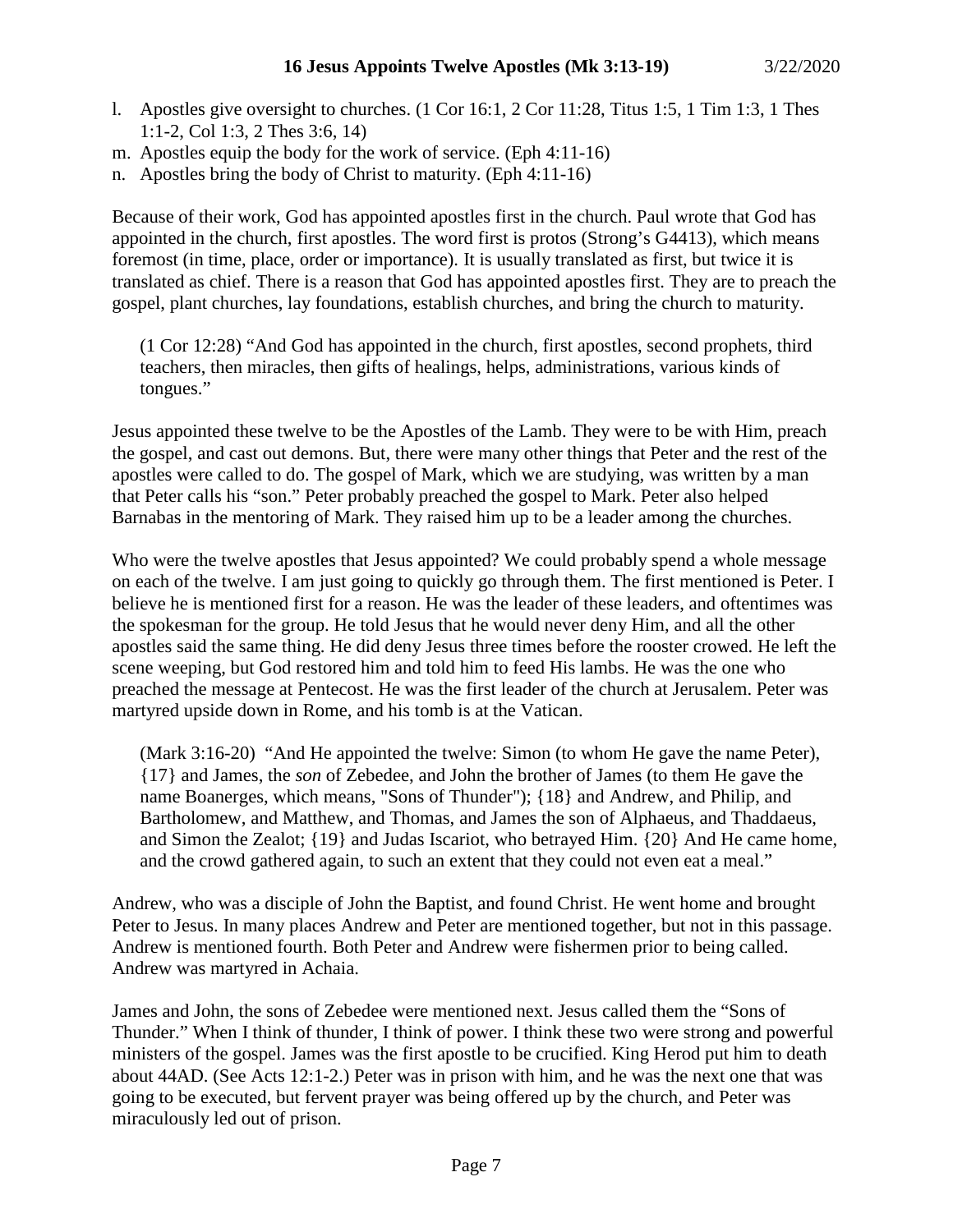John was referred to as the one that Jesus loved. He loved all of them, but he was especially close to Jesus. John wrote five of the books in the New Testament. It is thought that John is the only apostle not to have been crucified. Tradition says that they tried to martyr him twice, once boiling him in oil and the other time with poison, and God miraculously delivered him both times. He was sentenced to the island of Patmos where he wrote the book of Revelations.

Philip is mentioned next. Philip, Peter, Andrew, James, and John were all from Bethsaida.Philip preached in Russia and France. He was crucified at Hieropolis. He was tied to a cross and stoned to death.

Bartholomew and Nathanael are thought to be the same person. Bartholomew preached in Ethiopia, Egypt, and Armenia, where he was beheaded.

Matthew and Levi are the same person. He was a tax collector prior to becoming Jesus' disciple and an apostle. He was thought to be the most well educated of the twelve apostles. Matthew preached the gospel in Ethiopia and according to tradition he was martyred on a cross and beheaded.

Thomas means twin, but we have no record of a twin brother or sister. He is more known for being a doubter for saying that he would not believe unless he saw the imprints in Jesus' hands. Thomas preached the gospel in Babylon, Iran, and India. He was martyred in India because he led Queen Tertia to Christ.

James, also called James the Less, was said to be a man of prayer. Tradition has it that his knees became hardened like camel knees because he spent so much time on them praying. He was knick-named "Old Camel Knees" because of that. James was martyred and sawn in half.

Thaddeus is also known as Judas Thaddeus. The Judas part of his name was dropped, probably to avoid confusion with Judas Iscariot. Thaddeus was the first apostle to bring the gospel to Armenia, which is now part of Turkey. Tradition has it that he was martyred in 65 AD in Beirut, by being shot full of arrows.

Simon, or Simon the zealot was full of zeal. He took the gospel to North Africa, Spain, Syria, Mesopotania and Persia. He was martyred in Persia, and tradition has it that he was sawn in half.

Judas Iscariot was the twelfth apostle that Jesus chose. He was the treasurer of the group, and a thief, taking money from the money bag that Jesus and the apostles used. I think of how difficult it must have been for Jesus, knowing that Judas was going to betray Him. Judas took his own life after betraying Jesus.

The apostles were witnesses of Jesus' life and ministry and resurrection. With the exception of John and Judas, they were all put to death as martyrs. The English word, martyr, comes from the Greek word, marturo, which means one who testifies unto death. These men would not have given their life for a hoax. They witnessed all the miracles, healings, resurrections from the dead, and even Jesus' resurrection, and they were willing to testify unto death.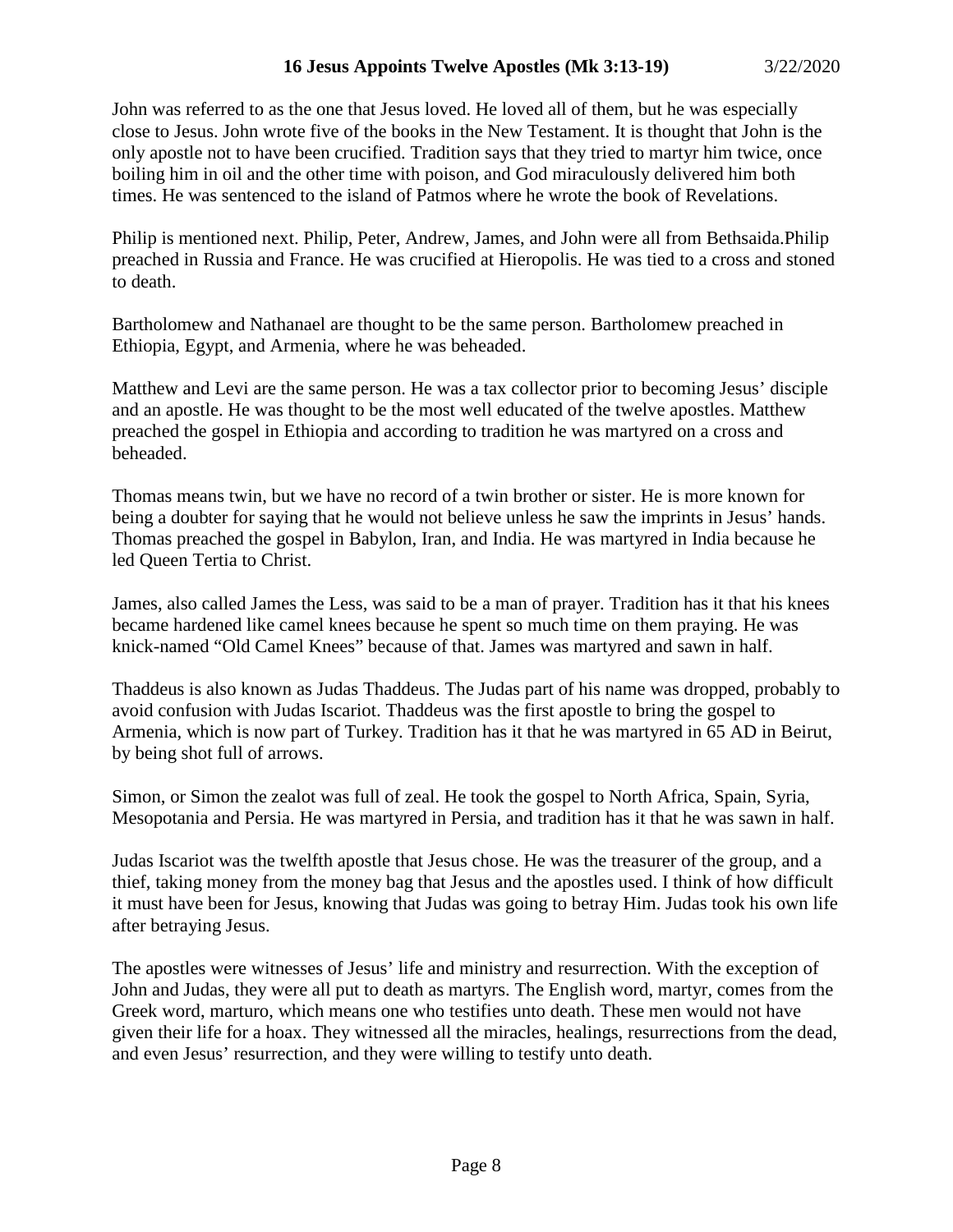### 3. **Jesus Empowered The Apostles** (Mark 3:

I have counseled a number of people not to accept positions of responsibility without getting the authority that is needed to carry out that responsibility. I have counseled people to step down from church boards where the pastor was making all the decisions. The board members have to give account to the government for the organization. If they have no power or authority or control over the affairs of the organization, why should they put themselves in a position where they are held responsible for what goes on in the organization. If someone is looking for a title, they may want to serve in such a position. I do not look for titles; I look at function. If you do not have the authority to carry out the duties of the position, do not do it.

When Jesus appointed the twelve, He gave them specific things to do. He appointed them to preach and to have authority to cast out the demons. Jesus gave them authority to do the things He called them to do. That is proper order and delegation. He delegated authority to them to do the things He called them to do.

(Mark 3:14-15) "And He appointed twelve, so that they would be with Him and that He *could* send them out to preach, {15} and to have authority to cast out the demons."

Notice what Luke says about this delegation of authority. "He called the twelve together, and gave them power and authority over all the demons and to heal diseases. And He sent them out to proclaim the kingdom of God and to perform healing." It is very clear in the scriptures that Jesus gave the apostles this authority. Jesus empowered the apostles to do the work He called them to do.

(Luke 9:1-2) "And He called the twelve together, and gave them power and authority over all the demons and to heal diseases. {2} And He sent them out to proclaim the kingdom of God and to perform healing."

When a king was set in office, he was anointed with oil and he was coronated as king, giving him authority. When Jesus was baptized, the Holy Spirit came down and rested on Him like a dove. That was the coronation of Jesus as King, and He was given authority. When an elder or apostle was set in office, he was anointed with oil. The ceremony of anointing someone with oil is done with the laying on of hands, which has three functions. First, it identifies the person. Second, it confirms the person. Third, there is an impartation. When Jesus appointed these twelve apostles, He would have laid hands on them and anointed them, and He would have empowered them at that time. He would have given them power and authority to do the things that He was charging them to do.

God gave authority to the apostles to build up the church. In 2 Corinthians 13:10 Paul wrote that the Lord gave him authority for building up, not tearing down. He had written a letter of correction to the church, but that correction was not to tear them down. He brought correction to them to purify them and to build them up.

(2 Cor 13:10) "For this reason I am writing these things while absent, so that when present I *need* not use severity, in accordance with the authority which the Lord gave me for building up and not for tearing down."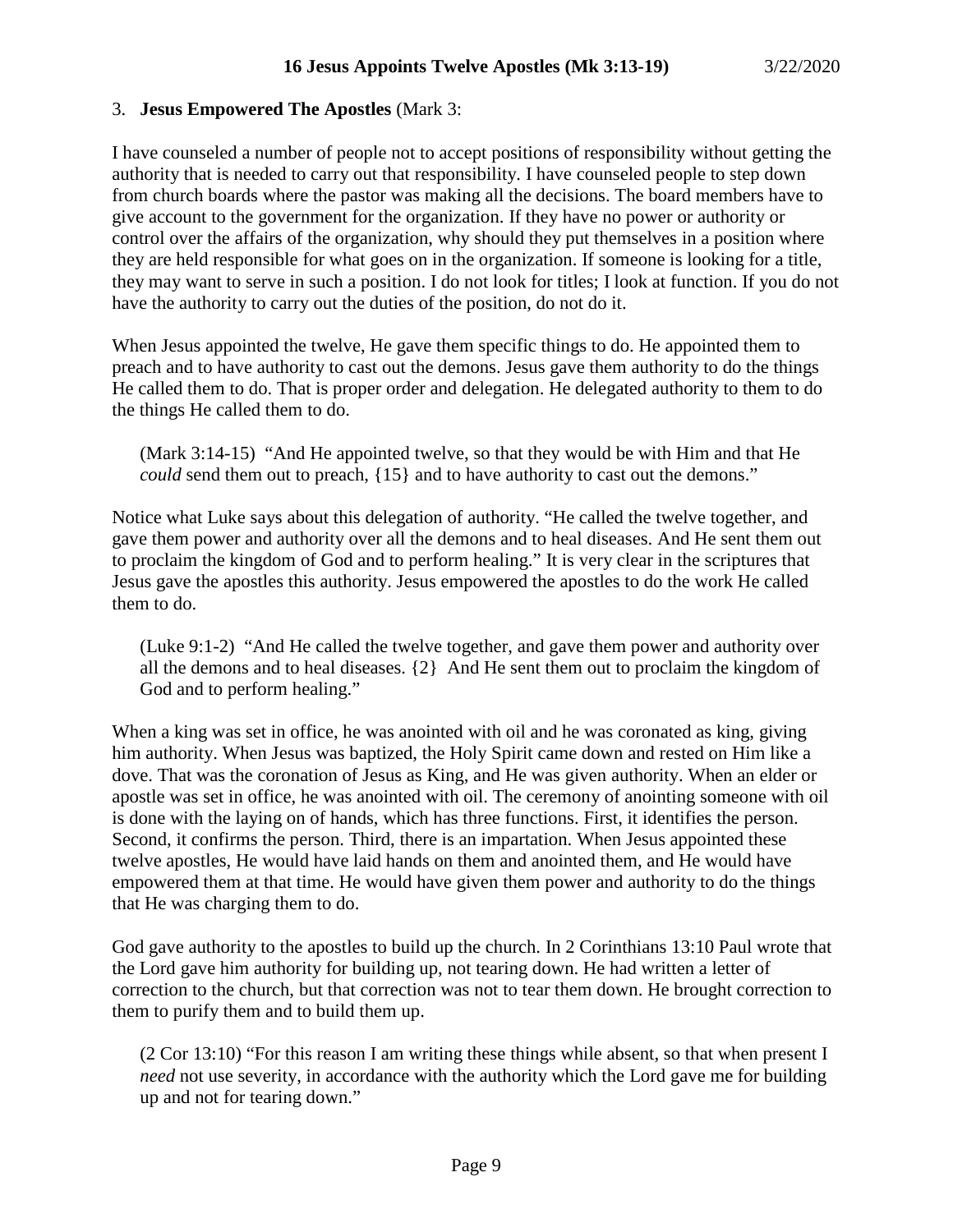Authority is a good thing. Paul wrote in Romans 13 that authorities are not a cause of fear of good behavior, but of bad behavior. He said that those in authority are ministers of God for good. When Jesus empowered the twelve and gave them authority, He did it for our good. Freeing people from demonic strongholds is a good thing. Freeing people from physical afflictions is a good thing. Freeing people from sin and helping people enter into the kingdom of God is a wonderful thing. God gave these apostles authority to do good things.

In Matthew 28:16-20, Jesus was about to ascend and take His place at the right hand of the Father. He gathered the eleven disciples together and spoke to them. They were first and foremost disciples of Jesus. Even though these eleven were apostles, they were Jesus' disciples. They were learning from Jesus. They were under Jesus' authority. He gathered the eleven disciples and said, "All authority has been given to Me in heaven and on earth." Jesus had all authority. Because He had authority, He could give authority to those under Him. He then gave the mandate to the apostles to go and make disciples of all the nations, baptizing them in the name of the Father and the Son and the Holy Spirit, teaching them to observe all the commands that He had given them. He also told them that He would always be with them. He gave them a job to do and He gave them the authority to do that work. Furthermore, He said He would always be with them. Whatever work you are doing for the Lord, He is right there with you supporting you and the work He has called you to do.

(Matt 28:16-20) "But the eleven disciples proceeded to Galilee, to the mountain which Jesus had designated. {17} When they saw Him, they worshiped *Him;* but some were doubtful. {18} And Jesus came up and spoke to them, saying, "All authority has been given to Me in heaven and on earth. {19} Go therefore and make disciples of all the nations, baptizing them in the name of the Father and the Son and the Holy Spirit, {20} teaching them to observe all that I commanded you; and lo, I am with you always, even to the end of the age."

That mandate was not just for the apostles. He has called all of us to make disciples and to teach people God's word. He has given all of us authority to carry out His work. Whether you are doing His work in Albuquerque or the uttermost places of the earth, we have been empowered and given authority to do the things He has called us to do.

### **Conclusion and Applications**

In 1 Corinthians 12, Paul taught on the various gifts in the body and how important all of them are. In verse 29 he asks a rhetorical question, "All are not apostles, are they?" No, not everyone is an apostle. We have prophets, teachers, evangelists, gifts of healing, gifts of administration, gifts of mercy, service, helps, etc. We need all the gifts in the body of Christ. Jesus went up to the mountain to pray and confirm those that were chosen to be apostles. Then, He summoned them to Himself and ordained twelve of them to be His apostles, the apostles of the Lamb. He empowered them to do the work that He called them to do. God wants each of us to know our calling. He wants each of us to know what He has called us to do. He wants to empower you so that you can accomplish the work He has called you to do. Father God, I pray that You will help each of us to know our specific calling and our place in the body. I pray that we will know the work that You have called us to do. I pray that You will empower us to do that work. Release Your power and anointing on us and use us to build Your kingdom. In Jesus' name I ask. Amen.

(1 Cor 12:29a) "All are not apostles, are they? All are not prophets, are they?..."